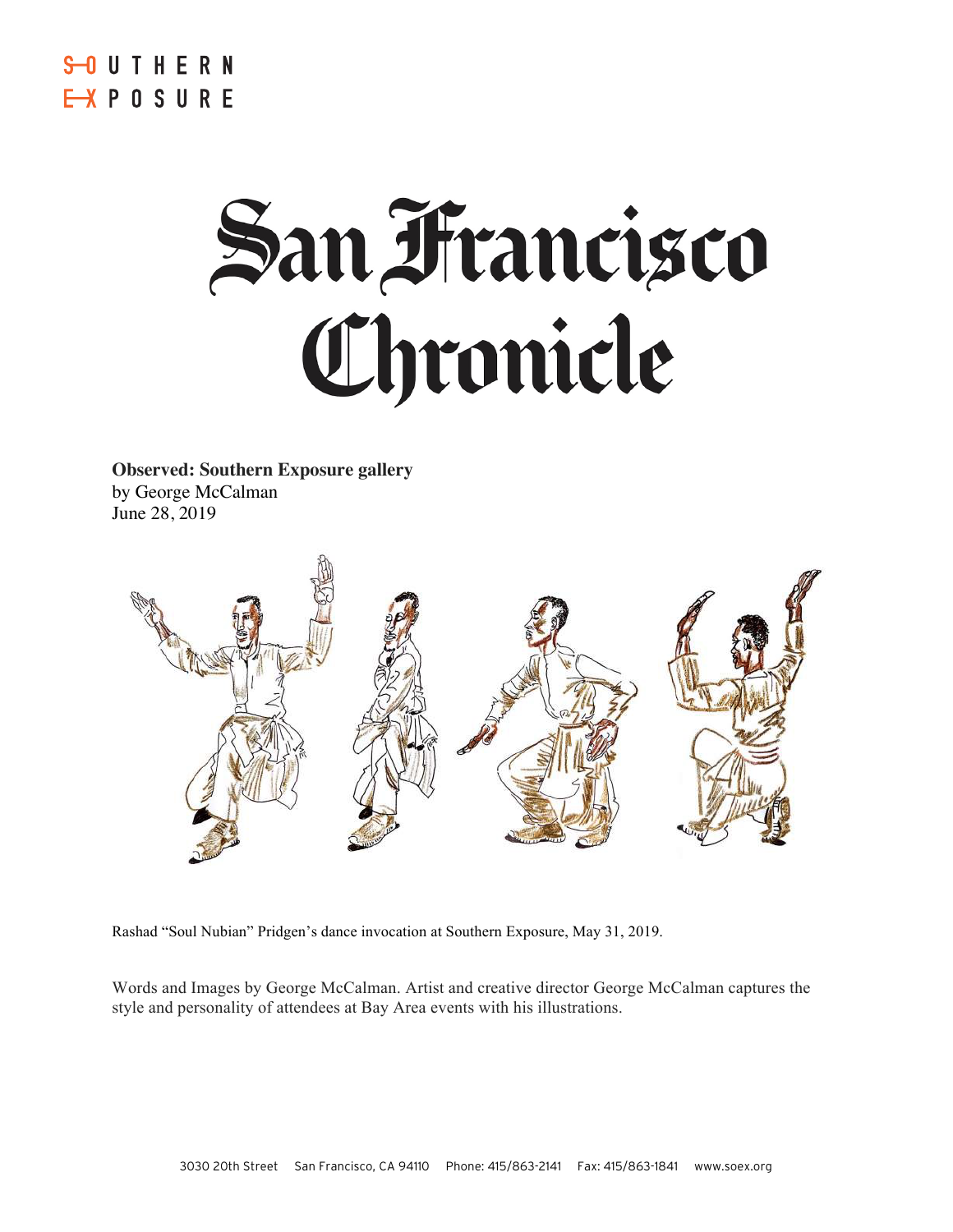# **S-OUTHERN** EXPOSURE

## **LOVE, ASWANG / SOUTHERN EXPOSURE / MAY 31**

*When I arrived at Southern Exposure, Rashad "Soul Nubian" Pridgen was in the midst of a "dance invocation": The audience was rapt and followed him as he flowed through the space, from one artist piece to another, mixing house with African movement. It felt like he was blessing the art show space with his performance, and I could feel the energy shift in the room. - George McCalman*



Leif Hedendal, chef, at Southern Exposure, May 31, 2019.

"I dropped in pretty quickly and was stoned. I was feeling self-conscious, flighty and a bit overwhelmed for the time I was there. And honestly, I feel pretty awkward about briskly critiquing a queer POC group show as a white guy ..."

*-Leif Hedendal, chef*